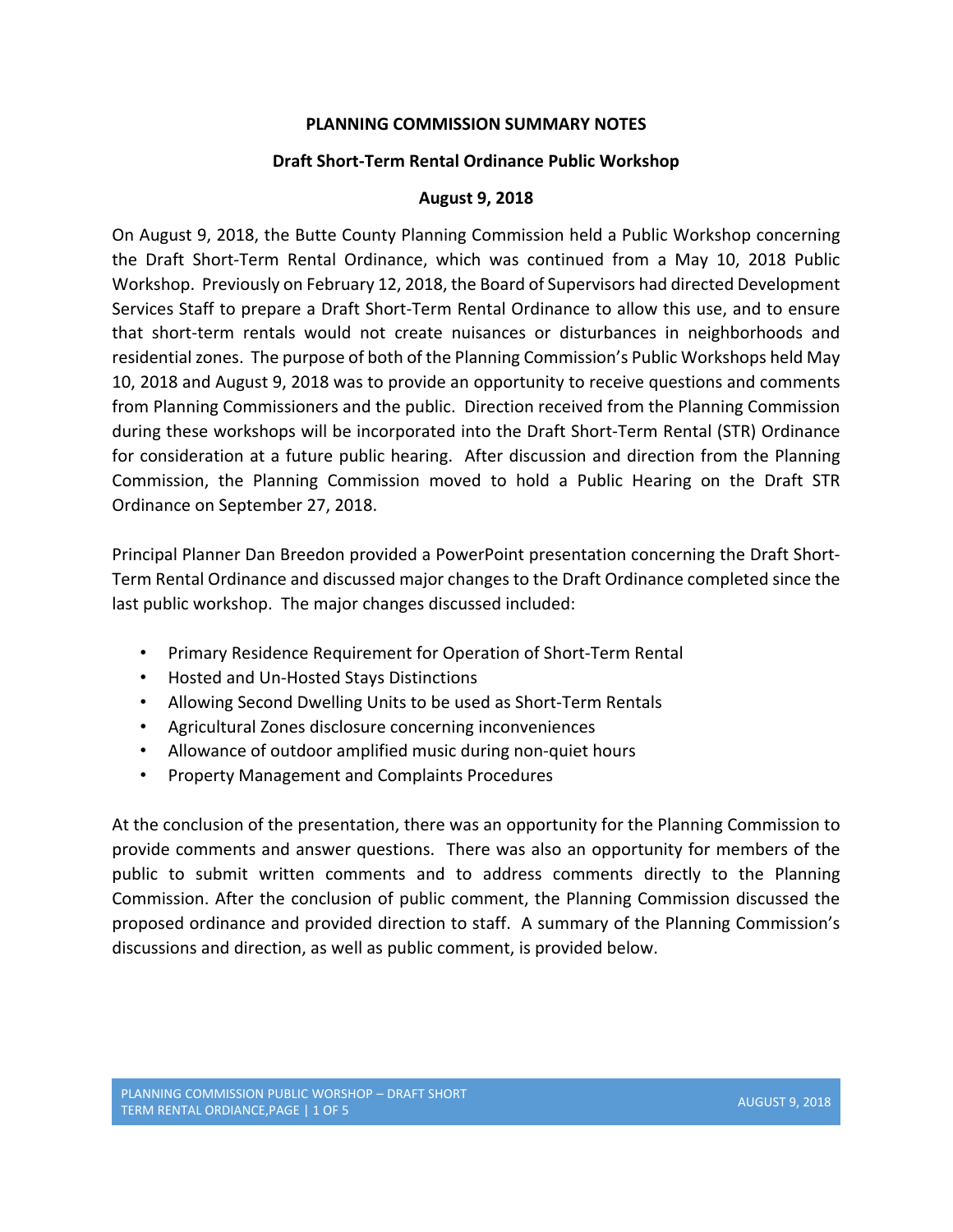## Questions and Comments from the Planning Commission

**Commissioner Chase:** Pointed out that the complaint and enforcement process sounded complicated. Pointed out that someone may complain too much causing a strike as indicated in public comments, and asked if a more formal investigation could be provided. Commissioner Chase also indicated the City of Chico has a similar process for barking dog complaints. Staff indicated that this could be looked into for application to the STR Ordinance.

**Chair Grundmann:** How do people know who the contact person is for the STR? Is there an online registry? Staff indicated that there would be an online registry, as well as notification to neighbors within 300 ft. of the STR's property line.

**Commissioner Donati:** Certain areas of the County such as Butte Meadows and Lake Madrone where units have been rented out for years. This is an area that we need more work in. Staff indicated that we can look at those areas and determine whether they should be treated differently.

**Commissioner Chase:** Is there a connection between the TOT and the amount of work the County undertakes? Staff indicated that the TOT is not related to the permit work.

**Commissioner Chase:** Had a comment about the AG disclosure, what about those areas close to Agriculture. Staff indicated that we could include the disclosure in all zones to address this issue.

**Commissioner Grundmann:** Discussed renting two structures on a single parcel and indicated that the Commission should give some thought to this issue.

### **THE MEETING WAS OPENED FOR PUBLIC COMMENT**

**Adam Penn.** Lives in Chico so the ordinance would not pertain to him but did have some comments. He does agree with the TOT tax. Pointed out similarities with San Francisco STR Ordinance. Discussed 90‐day limitation for Non‐Hosted stays. Felt this would be an issue for him. Some people wish to rent out a whole house and 90-days is not an adequate amount of time. There should be no limit to the amount of nights. Also concerned with requirement for STR to be primary residence. He owns a second home and wishes to utilize it as a STR. The STR he operates in Chico helped to beautify the neighborhood and property. Indicated that maybe the neighbors could be surveyed to find out if they would support an un‐hosted stay. Staff asked if there was an alternative period other than the 90‐day limitation for non‐hosted stays that would be appropriate. He felt that the number of nights should not be limited for non-hosted stays, or up to 20 nights per month.

**Commissioner Chase:** Asked how much we can depend upon what a corporation does in their practices to step back and not regulate. County Counsel responded that you should not rely on the corporation; you should rely on your own regulations. First thing to decide is whether you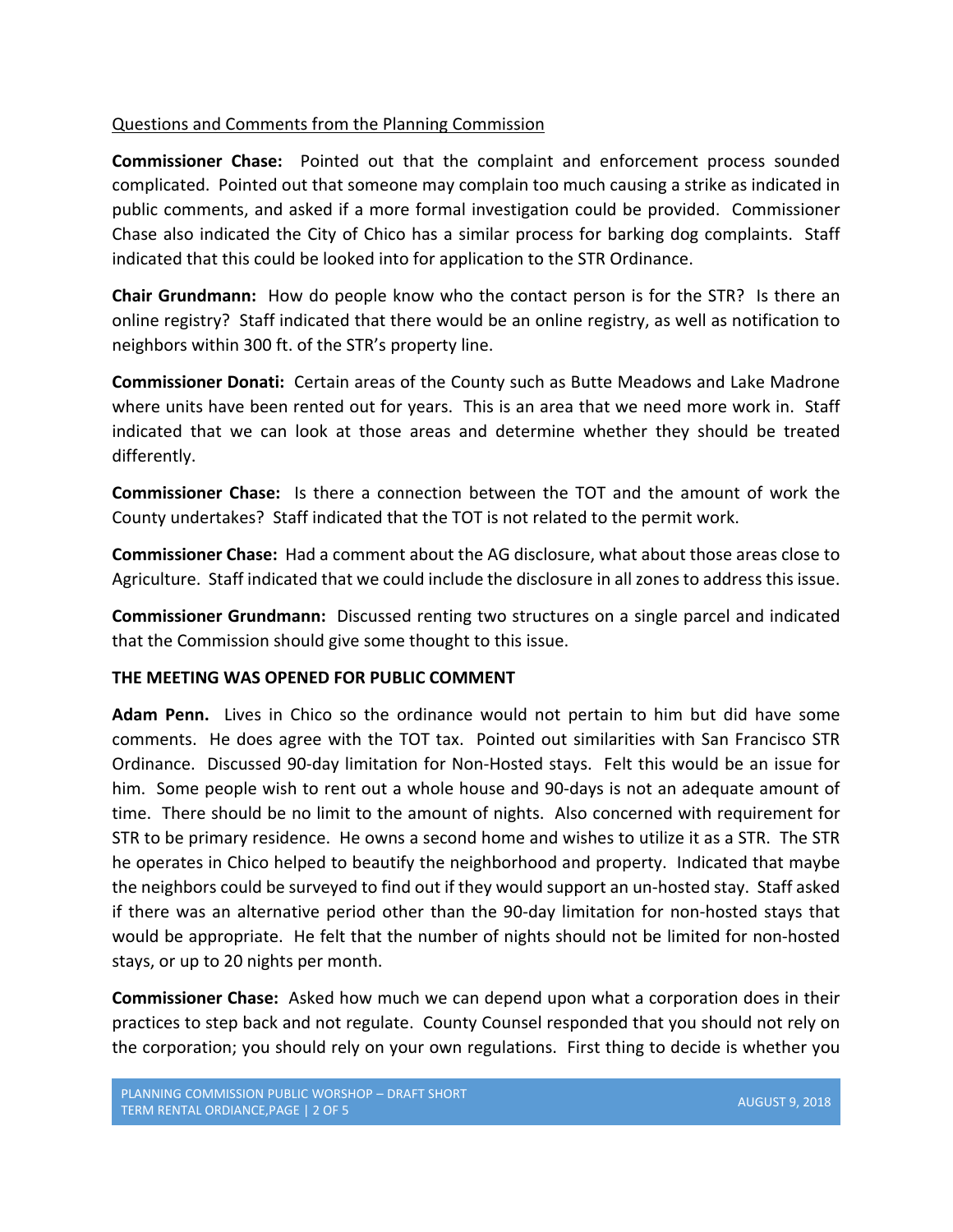want homes as STRs, and then decide what policies are appropriate given the circumstances. Pointed out that different zoning could distinguish vacation rentals for instance.

**Michelle Chambers.** Resides in County pocket surrounded by City of Chico. Is an owner‐occupied residence on a 1‐acre parcel on a privately maintained road. Wants to make the distinction that she would be present in the same unit and same home. Guest would share her home. Hard to imagine why that would not be compatible with surrounding neighborhood. Property owners should have the option to use their property for STR use, this should be a right not an option. Does understand the premise of the ordinance. There is nothing more that needs to be added, improved or mitigated to address impacts. A permit is superfluous to what is taking place already. The Airbnb site provides feedback and review concerning STR's. These comments help to address whether a site is safe and in the interest of public health. Voiced concern about the County indiscriminately publishing phone and email, and mailing to surrounding neighbors. The 90-day limitation is great for separate units but not for a shared space. Will put the rest of her comments in writing. Is concerned about the cost at \$200.00 plus TOT, means she has to rent out for a certain time to pay the County's fees and tax.

**Chair Grundmann:** Asked for clarity about whether the 90‐day limitation pertains to un‐hosted stays as opposed to hosted stays and staff confirmed that it does.

**PUBLIC COMMENT PERIOD WAS CLOSED ‐** Comment and direction was limited to the Planning Commissioners at this time.

**Commissioner John:** Wanted to review the issue of vacation rentals, such as in High Lakes area and whether zoning could be used for this purpose. Staff responded that there wasn't specific zoning that would allow us to treat these area differently, such as Lake Madrone, Butte Meadows etc. That is something we could address potentially through an Overlay Zone, which is more complex. Another option is to identify those communities, and treat them differently, but a boundary would be required, which would be difficult to determine. Commissioners suggested that allowing up to 120 days for un‐hosted stays might help account for rentals in these areas. Staff indicated that we limited corporate short‐term rentals where an owner is not present or is in another state or County, as this has the potential to undermine neighborhoods, displacing long-term owners and renters. Staff indicated that the 90 days limitation was common in other jurisdictions but could be changed as appropriate.

**Chair Grundmann:** Asked staff to go down a list of issues to get specific Planning Commission direction on each one. These issues were discussed as provided in the following:

# • Primary Residence Requirement for Operation of Short‐Term Rental

Commissioner John discussed various aspects of owner‐occupancy, whether as a STR in a second unit, or when renting only a room in a home. Commissioner Chase discussed the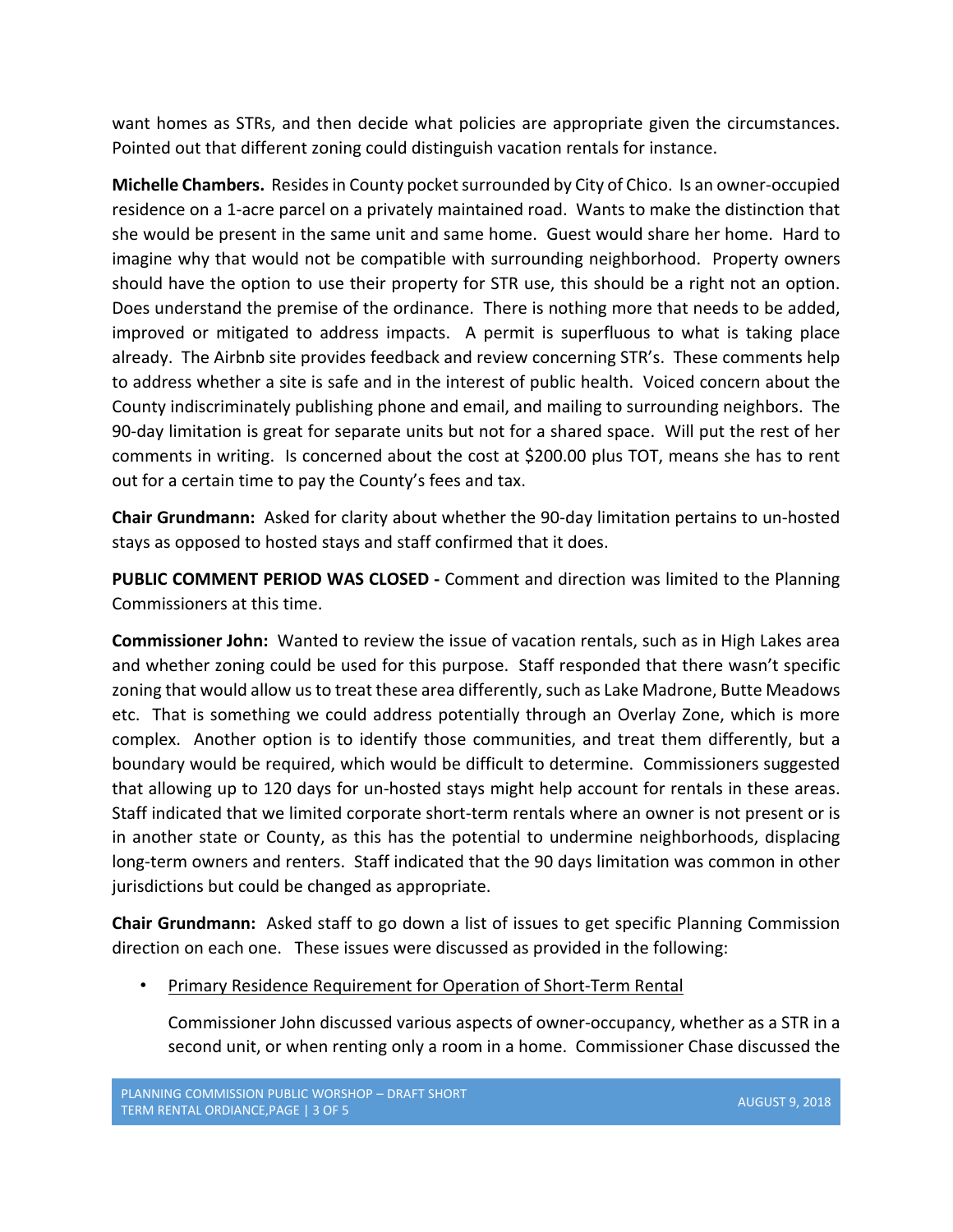situation where an owner has a second home and lives in the same city. The Commission felt that a second home should be limited to the same property, not a separate property, and that should be included in the ordinance.

# • Hosted and Un‐Hosted Stays Distinctions

Commissioner John asked if the Commission was okay with 90‐days for an un‐hosted stay, and whether 90‐days is standard in other jurisdictions. Staff indicated that it was common in other jurisdiction's ordinances. The Planning Commission concurred with the 90‐day limitation for un‐hosted stays.

# • Allowing Second Dwelling Units to be used as Short-Term Rentals

Staff discussed the differences between Accessory Dwelling Units (units 1,200 square feet in size or less) and Second Dwelling Units (units greater than 1,200 square feet). The question is whether the Planning Commission is okay with allowing second dwelling units to be used as STRs and disallowing accessory dwelling units for STRs. Commissioner John indicated approval of the approach to ensure compliance with state law and ensuring the availability of affordable housing. The Planning Commission concurred with this direction.

# • Agricultural Zones disclosure concerning inconveniences to STRs

Staff reiterated Commissioner Chase's recommendation to apply this to all zones and not just within the Agriculture Zone. Commissioners discussed various situations relating to the proximity of agriculture. Staff recommended using the right‐to‐farm disclosure required under County code. Staff indicated that the section could be re-written to address various situation in the County, whether agriculturally zoned or otherwise. The Planning Commission approved this direction.

# • Property Management and Complaints Procedures

County Counsel discussed the process outlined in the draft ordinance. Staff also indicated that the process was to make it as self‐regulating as possible, with the property manager the first line of defense in responding to complaints. It was brought‐up as to whether a complaint filed with law enforcement or the fire department would fall under the three strikes provision. Staff concurred that contact to law enforcement could potentially count as a strike depending upon the situation and that these situations would be reviewed by staff. Annual mailing of property owner information to neighbors was discussed as a possibility to address changing ownerships in the neighborhood. Chair Grundmann felt that an online registry would be the preference rather than the burden of mailing every year. The Planning Commission concurred with this approach.